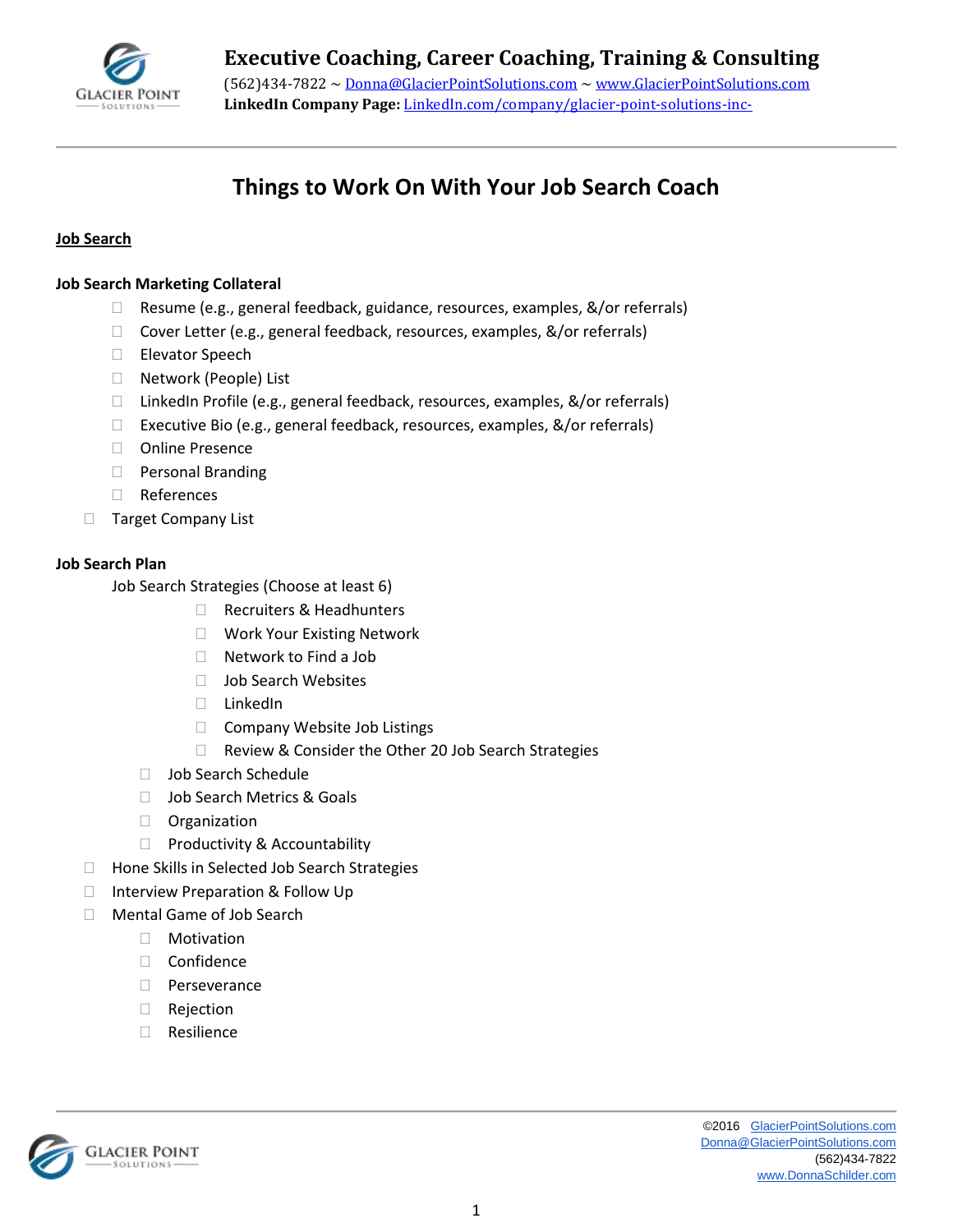

## **Executive Coaching, Career Coaching, Training & Consulting**

(562)434-7822 ~ [Donna@GlacierPointSolutions.com](mailto:Donna@GlacierPointSolutions.com) ~ [www.GlacierPointSolutions.com](http://www.glacierpointsolutions.com/) **LinkedIn Company Page:** LinkedIn.com/company/glacier-point-solutions-inc-

## **Negotiate Job Offer(s)**

- □ Onboard into Your New Job ("The First 90 Days")
- □ Build Leadership & Professional Skills
- □ Maintain Your Business Network
- □ Search for the Next Job on Your Career Path

#### **Self-Improvement**

- $\Box$  Becoming more organized
- □ Overcoming procrastination
- $\Box$  Improving my listening skills
- $\Box$  Creating strategies to complete important personal projects
- $\Box$  Giving myself credit for my accomplishments
- $\Box$  Gaining a broader perspective on the situations in my life
- $\Box$  Building reserves of money, energy, love, time
- $\Box$  Increasing the level of integrity with which I live my life
- $\Box$  Growing spiritually or personally
- □ Becoming more confident
- $\Box$  Becoming more organized
- $\Box$  Exploring options for problem solving or decision making

#### **Creating a Comprehensive Life Plan**

- $\Box$  Determining my life mission and vision
- Goal setting:
	- □ Health management
	- $\Box$  Risk management
	- **Personal finances**
	- Housing
	- □ Lifestyle
	- $\Box$  Spiritual and personal growth
	- □ Romance
	- □ Business or career
	- Hobbies
	- Volunteer work
	- Relationships
	- **Personal legacy**
- $\Box$  Prioritizing my goals